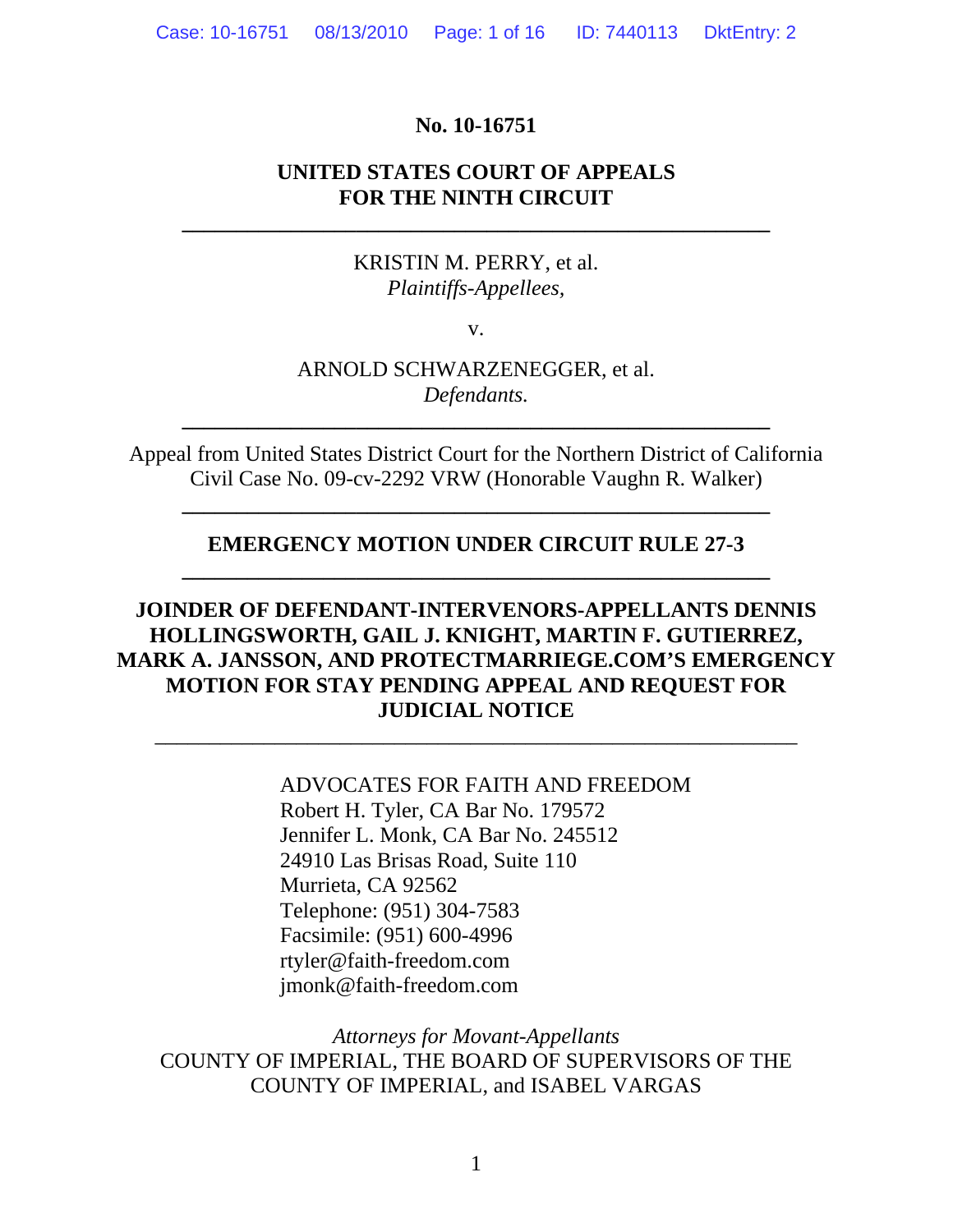#### **9th Cir. R. 27-3 Certificate**

Pursuant to 9th Cir. R. 27-3, Appellants respectfully certify that their motion for stay pending appeal is an emergency motion requiring "relief … in less than 21 days" to "avoid irreparable harm."

Appellants are the County of Imperial of the State of California, the Board of Supervisors of County of Imperial, and Isabel Vargas in her official capacity as Deputy Clerk/Deputy Commissioner of Civil Marriages for the County of Imperial. On August 4, 2010, the district court ruled that Prop 8 is unconstitutional and ordered its enforcement permanently enjoined. The district court temporarily stayed entry of its judgment to consider a motion for stay pending appeal. On August 12, the district court denied the stay motion, lifted the temporary stay on the entry of judgment, and entered judgment. *See* Doc. No. 727, Doc. No. 728. At the same time, the district court ordered another limited stay, this time until "August 18, 2010 at 5 PM PDT" in order to "permit the court of appeals to consider the issue [of a stay pending appeal] in an orderly manner." Doc. No 727 at 2, 11. It is thus imperative that a stay pending appeal be entered on or before August 18, 2010 at 5 p.m. to avoid the confusion and irreparable injury that would flow from the creation of a class of purported same-sex marriages. *See, e.g., Advisory: If Judge Walker Says It's OK to Get Married,* GLTNN.com, Aug. 11, 2010, *available at* http://gltnewsnow.com/2010/08/11/advisory-if-judge-walker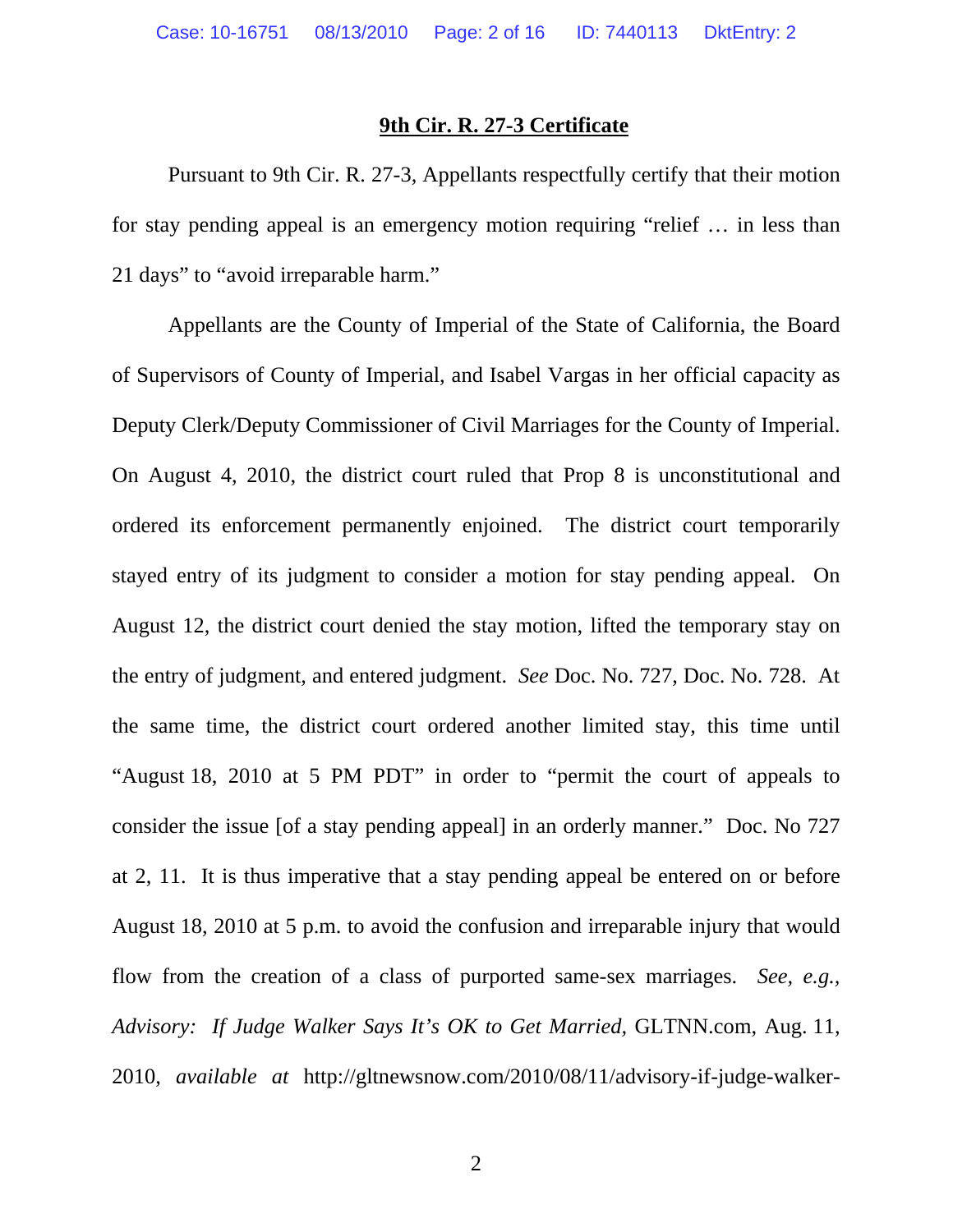says-it's-ok-to-get-married/ (reporting that West Hollywood stands ready to marry gay couples "[a]s soon as the federal judge lifts the stay," and that Los Angeles County "is prepared to take immediate action to implement the court's orders if the stay is lifted") (quotations marks omitted).

Before filing their motion, Appellants notified counsel for the other parties

by email and also emailed them a service copy of the motion.

Pursuant to 9th Cir. R. 27-3(a)(3)(i), the telephone numbers, email addresses, and office addresses of the attorneys for the parties are as follows:

# **Attorneys for Plaintiffs Kristin M. Perry, Sandra B. Stier, Paul T. Katami, and Jeffrey J. Zarrillo:**

Theodore B. Olson *tolson@gibsondunn.com*  Matthew C. McGill *mmcgill@gibsondunn.com*  Amir C. Tayrani *atayrani@gibsondunn.com*  GIBSON, DUNN & CRUTCHER, LLP 1050 Connecticut Avenue, NW Washington, D.C. 20036 (202) 955-8668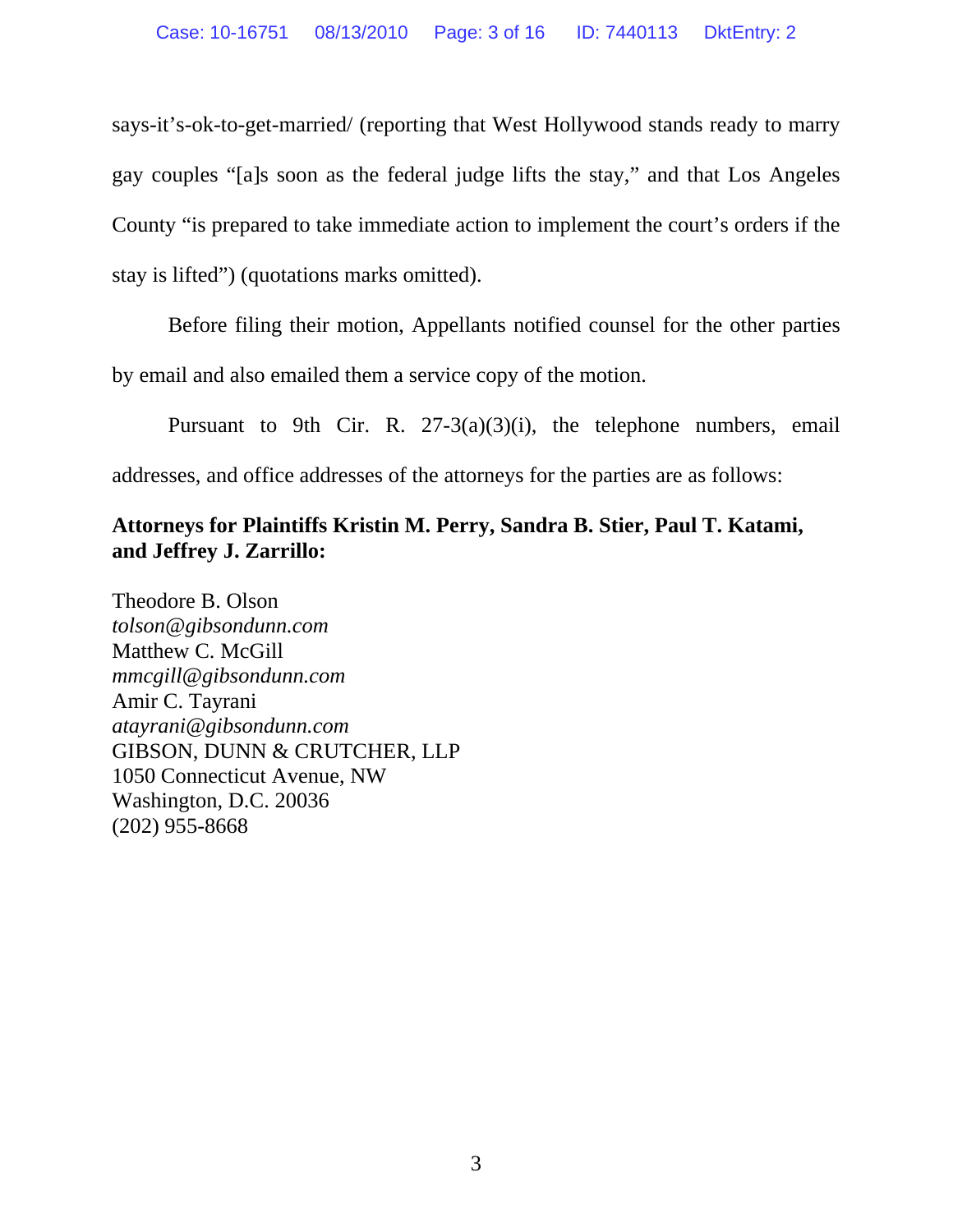Theodore J. Boutrous, Jr. *tboutrous@gibsondunn.com*  Christopher D. Dusseault *cdusseault@gibsondunn.com*  Theane Evangelis Kapur *tkapur@gibsondunn.com*  Enrique A. Monagas *emonagas@gibsondunn.com*  GIBSON, DUNN & CRUTCHER, LLP 333 S. Grand Avenue Los Angeles, CA 90071 (213) 229-7804

Ethan D. Dettmer *edettmer@gibsondunn.com*  Sarah Elizabeth Piepmeier *spiepmeier@gibsondunn.com*  GIBSON, DUNN & CRUTCHER LLP 555 Mission Street, Suite 300 San Francisco, Ca 94105 (415) 393-8200

David Boies *dboies@bsfllp.com*  Rosanne C. Baxter *rbaxter@bsfllp.com*  BOIES, SCHILLER & FLEXNER, LLP 333 Main Street Armonk, NY 10504 (914) 749-8200

Jeremy Michael Goldman *jgoldman@bsfllp.com*  Theodore H. Uno *tuno@bsfllp.com*  BOIES, SCHILLER & FLEXNER LLP 1999 Harrison Street, Suite 900 Oakland, CA 94612 (510) 874-1000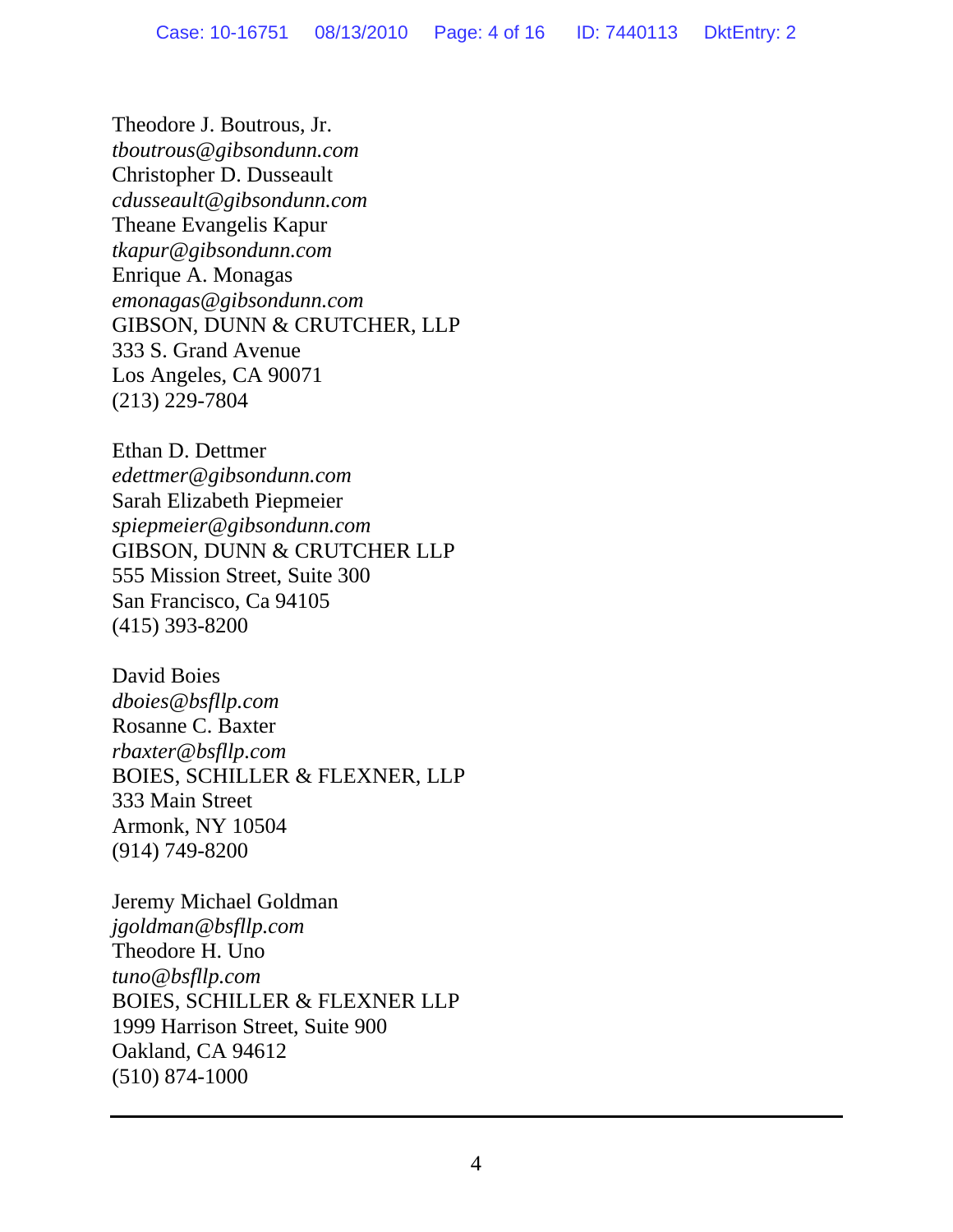# **Attorneys for Plaintiff-Intervenor City and County of San Francisco:**

Dennis J. Herrera Therese Stewart *therese.stewart@sfgov.org*  Danny Chou *danny.chou@sfgov.org*  Ronald P. Flynn *ronald.flynn@sfgov.org*  Vince Chhabria *vince.chhabria@sfgov.org*  Erin Bernstein *erin.bernstein@sfgov.org*  Christine Van Aken *christine.van.aken@sfgov.org*  Mollie M. Lee *mollie.lee@sfgov.org catheryn.daly@sfgov.org*  CITY AND COUNTY OF SAN FRANCISCO OFFICE OF THE CITY ATTORNEY One Dr. Carlton B. Goodlett Place Room 234 San Francisco, CA 94102-4682 (415) 554-4708

# **Attorneys for Defendants Governor Arnold Schwarzenegger, Director Mark B. Horton, and Deputy Director Linette Scott:**

Kenneth C. Mennemeier *kcm@mgslaw.com*  Andrew Walter Stroud *stroud@mglsaw.com*  MENNEMEIER GLASSMAN & STROUD LLP 980 9th Street, Suite 1700 Sacramento, CA 95814 (916) 553-4000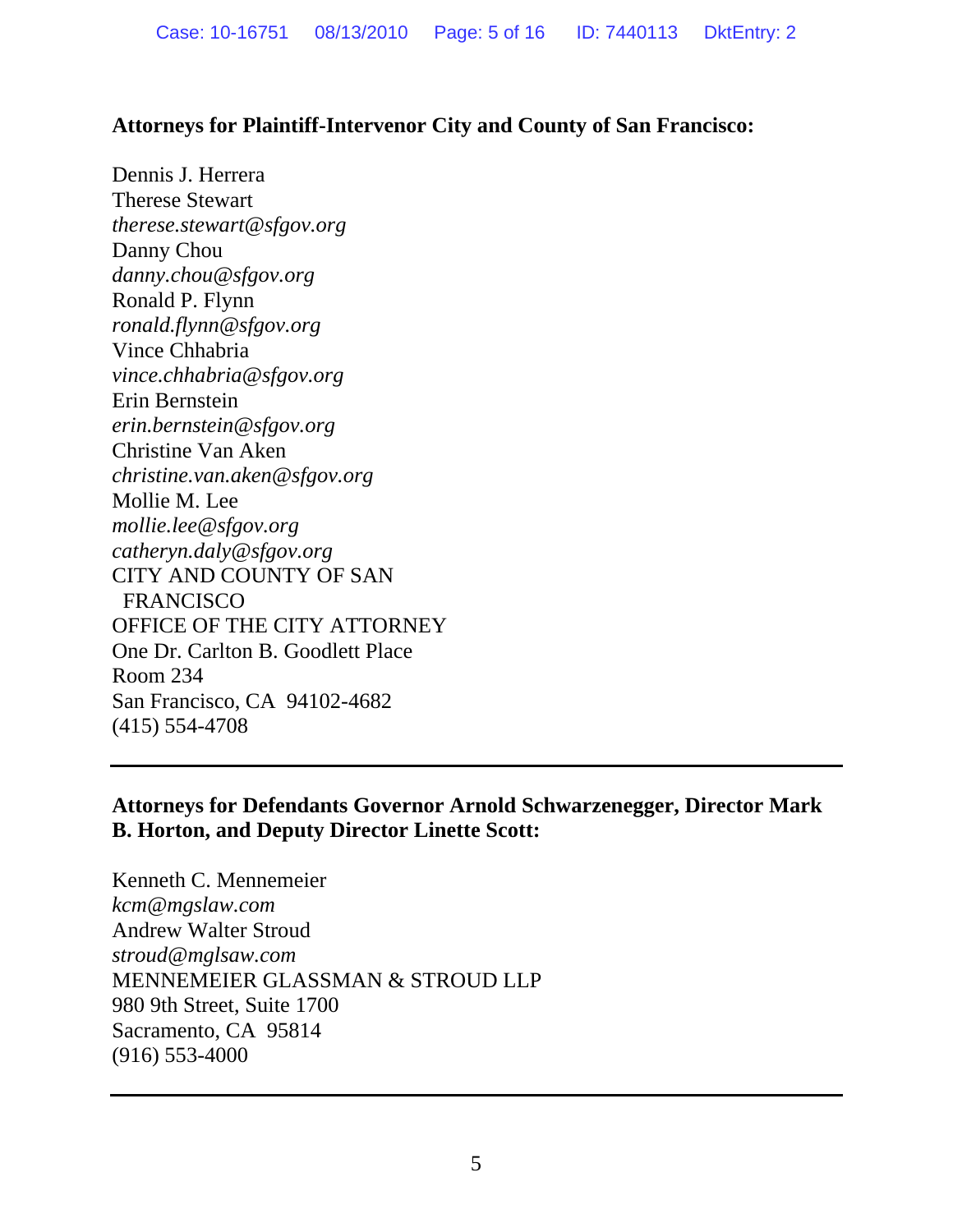# **Attorneys for Defendant Attorney General Edmund G. Brown, Jr.:**

Gordon Bruce Burns *gordon.burns@doj.ca.gov*  Attorney General's Office, Dept. of Justice 1300 I Street, 17th Floor Sacramento, CA 95814 (916) 324-3081

Tamar Pachter *tamar.pachter@doj.ca.gov*  Office of the California Attorney General 455 Golden Gate Ave, Suite 11000 San Francisco, CA 94102-7004 (415) 703-5970

## **Attorneys for Defendant Clerk-Recorder Patrick O'Connell:**

Claude Franklin Kolm *claude.kolm@acgov.org*  Manuel Francisco Martinez *manuel.martinez@acgov.org*  COUNTY OF ALAMEDA 1221 Oak Street, Suite 450 Oakland, CA 94612-4296 (510) 272-6710

### **Attorney for Defendant Registrar-Recorder Dean C. Logan:**

Judy Whitehurst *jwhitehurst@counsel.lacounty.gov*  OFFICE OF COUNTY COUNSEL – COUNTY OF LOS ANGELES 500 West Temple Street Los Angeles, CA 90012 (213) 974-1845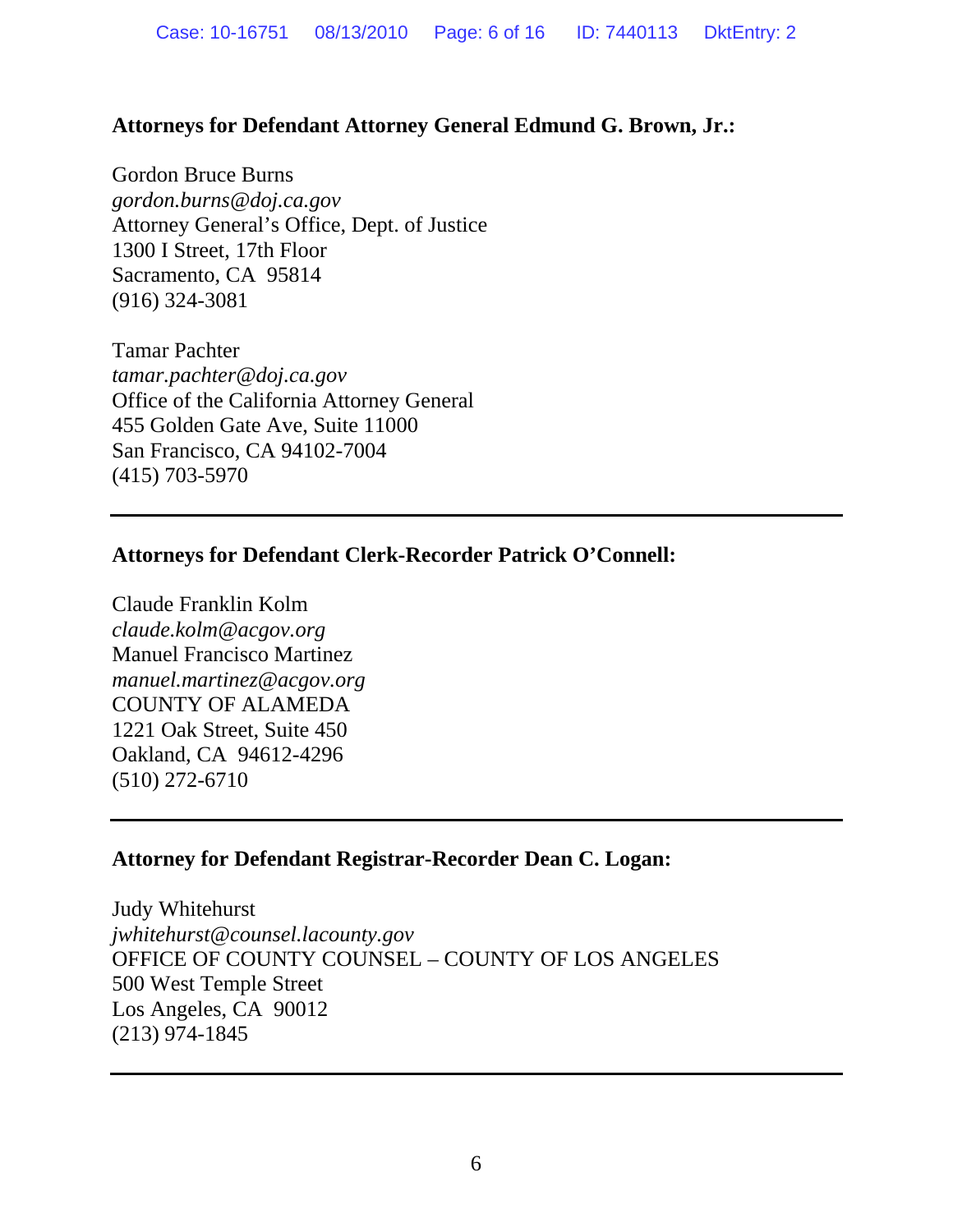### **Attorney for Defendant-Intervenor Hak-Shing William Tam:**

Terry L. Thompson *Tl\_thompson@earthlink.net*  Law Offices of Terry L. Thompson Post Office Box 1346 Alamo, CA 94507 (925) 855-1507

**Attorneys for Defendant-Intervenors Dennis Hollingsworth, Gail J. Knight, Martin F. Gutierrez, Mark A. Jansson, and ProtectMarriage.com—Yes on 8, A Project of California Renewal**:

Charles J. Cooper *ccooper@cookerkirk.com*  David H. Thompson *dthompson@cooperkirk.com*  Howard C. Neilson, Jr. *hnielson@cooperkirk.com*  Nicole J. Moss *nmoss@cooperkirk.com*  Peter A. Patterson *ppatterson@cooperkirk.com*  COOPER & KIRK, PLLC 1523 New Hampshire Ave., NW Washington, D.C. 22036 (202) 220-9600

Andrew P. Pugno *Andrew@pugnolaw.com*  LAW OFFICES OF ANDREW P. PUGNO 101 Parkshore Drive, Suite 100 Folsom, CA 95630 (916) 608-3065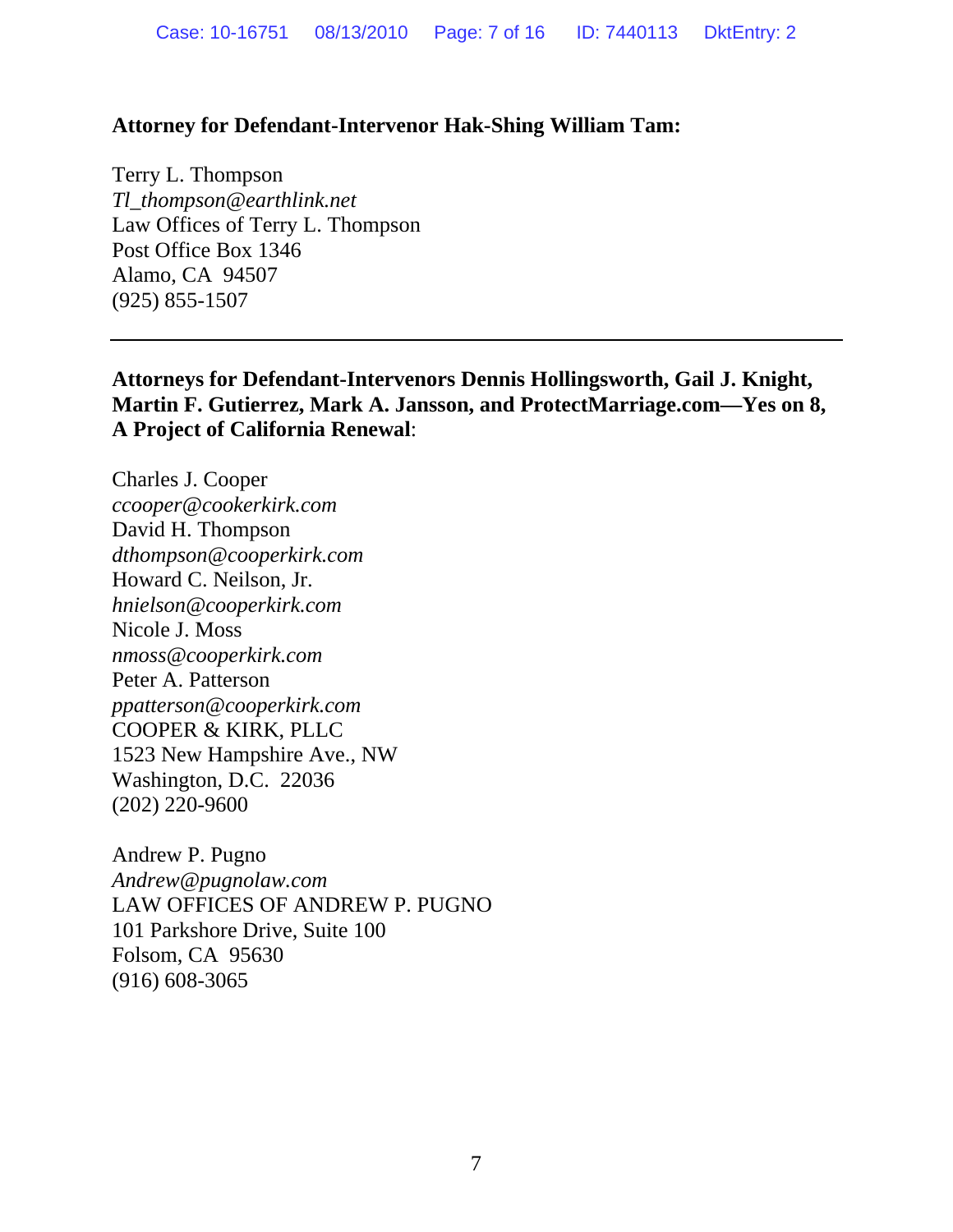Brian W. Raum *braum@telladf.org*  James A. Campbell *jcampbell@telladf.org*  ALLIANCE DEFENSE FUND 15100 N. 90th St. Scottsdale, AZ 85260 (480) 444-0020

Jordan W. Lawrence *jlorence@telladf.org*  Austin R. Nimocks *animocks@telladf.org*  ALLIANCE DEFENSE FUND 801 G St. NW, Suite 509 Washington, D.C. 20001 (202) 393-8690

Timothy D. Chandler *tchandler@telladf.org*  ALLIANCE DEFENSE FUND 101 Parkshore Drive, Suite 100 Folsom, CA 95630 (916) 932-2850

Dated: August 13, 2010 S/ Jennifer L. Monk

Jennifer L. Monk, Esq. Counsel for Movant-Appellants COUNTY OF IMPERIAL, THE BOARD OF SUPERVISORS OF THE COUNTY OF IMPERIAL, and ISABEL VARGAS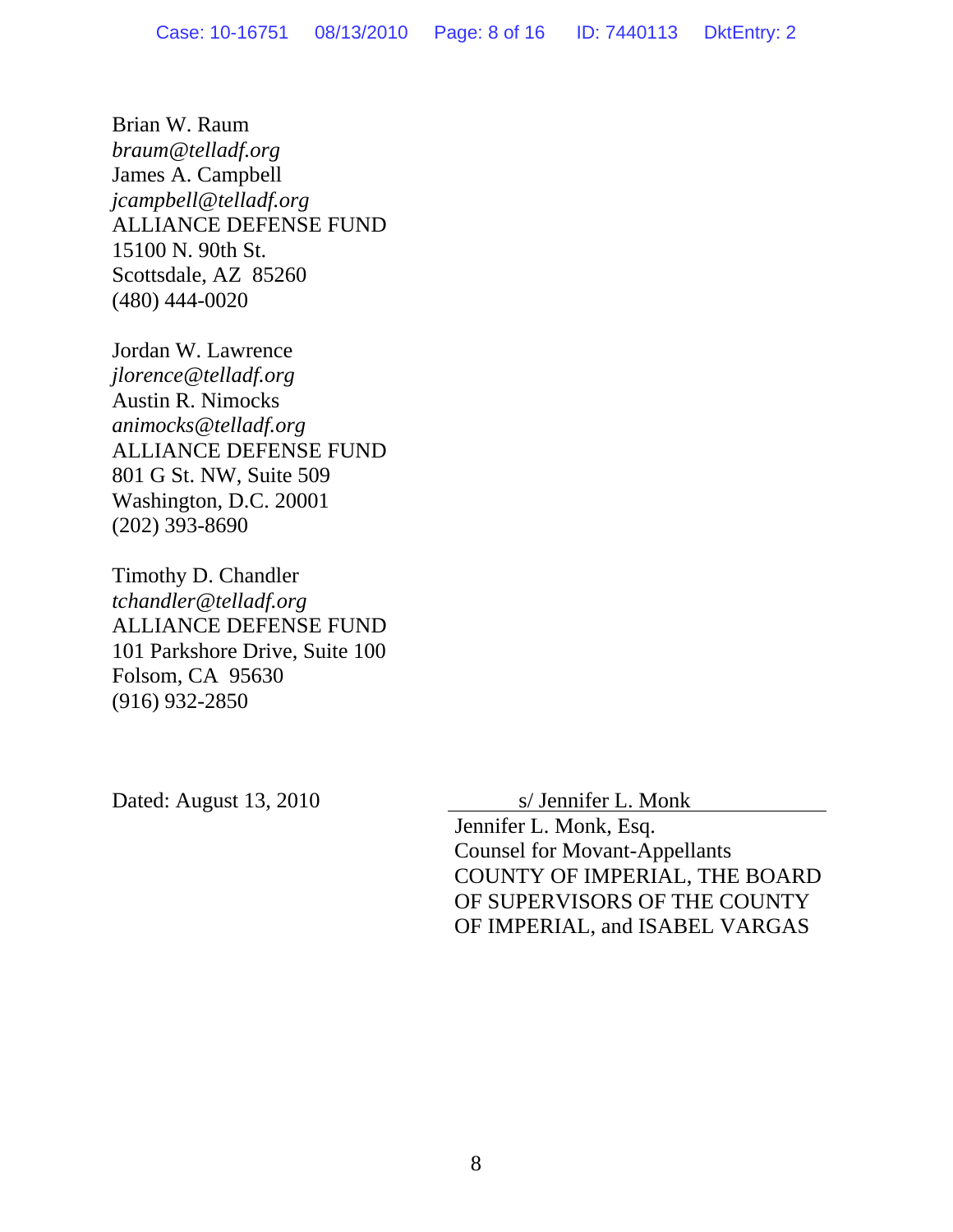County of Imperial of the State of California ("County"), Board of Supervisors of Imperial County ("Board"), and Isabel Vargas in her official capacity as Deputy Clerk/Deputy Commissioner of Civil Marriages for the County of Imperial ("Deputy Clerk") respectfully join the emergency motion for immediate stay pending appeal filed yesterday by Appellants Hollingsworth, Knight, Gutierrez, Jansson, and ProtectMarriage.com ("Proponents").

The County of Imperial respectfully requests that this Court take judicial notice of the Emergency Motion for Stay Pending Appeal filed by Dennis Hollingsworth, Gail J. Knight, Martin F. Gutierrez, Mark A. Jansson, and ProtectMarriage.Com – Yes On 8, A Project of California Renewal, which was filed in *Perry v. Schwarzenegger* (Ninth Circuit Case No. 10-16696). *U.S. v. Wilson*, 631 F.2d 118, 119 (9<sup>th</sup> Cir. 1980).

The County plays a vital and indispensible official role in the regulation of marriage in California. Its clerks and deputy clerks are "commissioner[s] of civil marriages." Cal. Fam. Code § 401(a); Cal. Gov't Code §§ 24100, 24101. Deputy Clerk Vargas's duties thus include, among other things, issuing marriage licenses, Cal. Fam. Code § 350, and performing civil marriages, *id.* § 400. The Board has the statutory duty to "supervise the official conduct of all county officers," including county clerks and their deputies, and "see that they faithfully perform their duties" under the law. Cal. Gov't Code §§ 25303, 24000(c), 24100. As with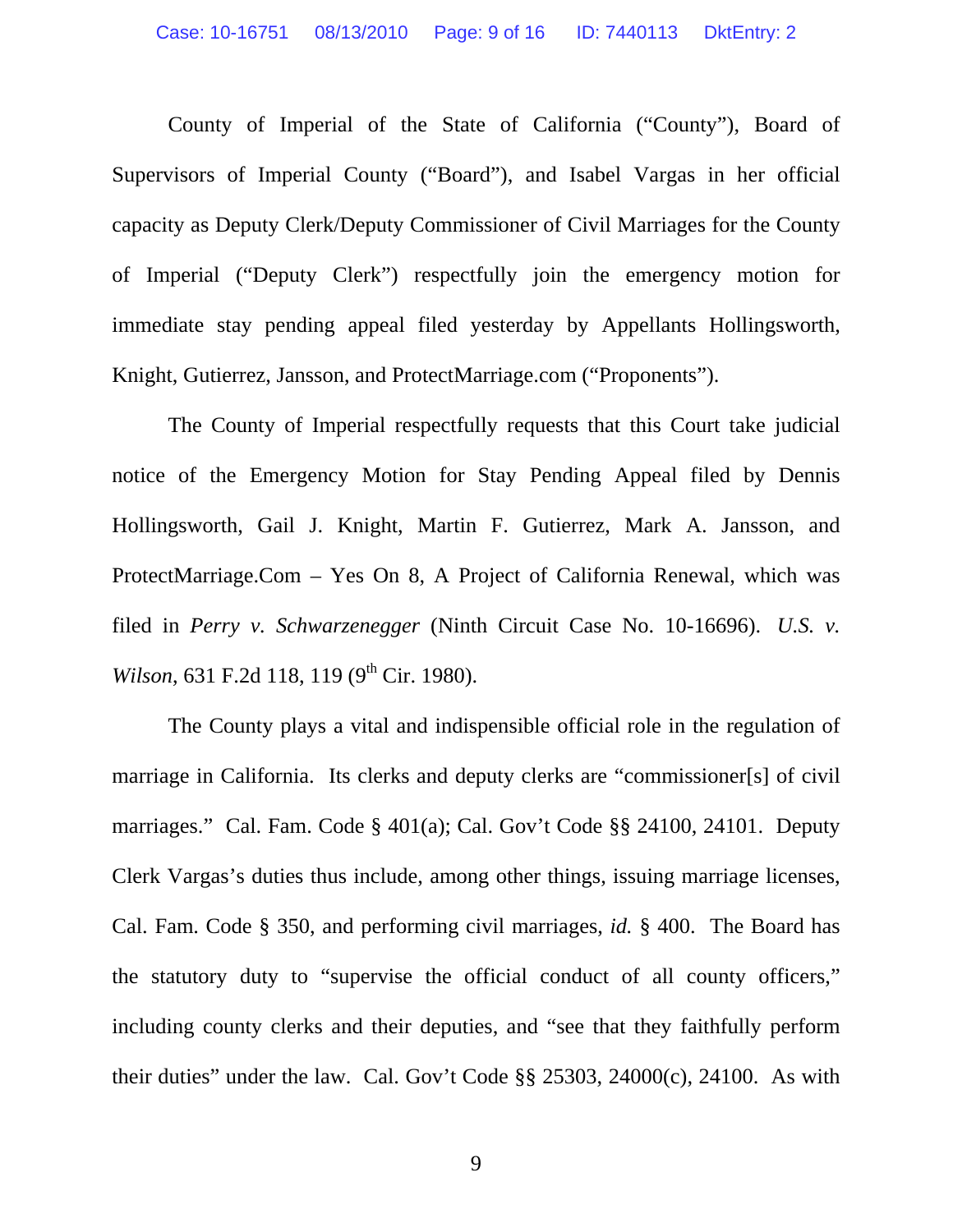other County officials, the Board also allocates resources for and prescribes the compensation of county clerks, *see id.* § 25300, and directs and controls the conduct of litigation involving the office of county clerk, *id*. § 25203.

In light of the significantly protectable interests created by their official responsibilities with respect to marriage—and in light of the fact that none of the government officials named as defendants are defending Proposition 8, the County of Imperial and its Deputy Clerk have moved to intervene in this litigation in district court. *See* Doc. No. 311. The district court, however, has denied their motion to intervene. They have appealed that decision along with the district court's merits decision to this Court.

The district court's rulings on the merits, denying the County's motion to intervene, and denying a stay pending appeal, are inconsistent in relation to the intervention of the County, Board, and Deputy Clerk, and the significantly protectable interests of the same provided above. *See* Doc. No. 708, Doc. No. 709, Doc. No. 727. While correctly identifying in the ruling on the merits that none of the government officials named as defendants are defending Proposition 8, the district court relied on the fact that the interests of the County and Deputy Clerk were represented by the other government defendants to justify its denial of the County and Deputy Clerk's motion to intervene. *See* Doc. No. 708, Doc. No. 709. Furthermore, the district court's denial of a stay pending appeal suggested that the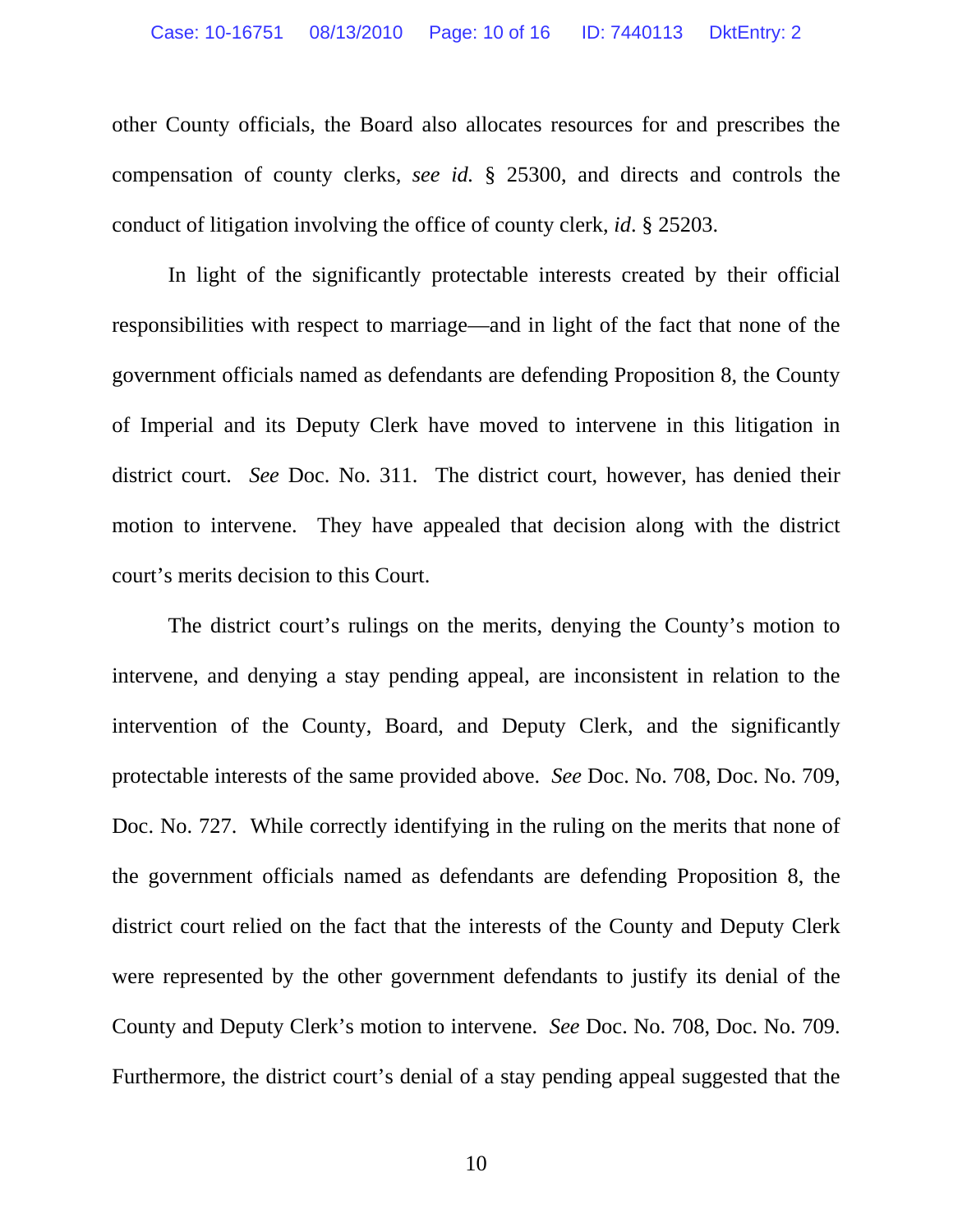Proponents may lack standing to pursue an appeal, and would need a government defendant to appeal. *See* Doc. No. 727. Something the County, a governmental entity, has already done. The County, Board, and its Deputy Clerk sought intervention prior to trial in order to assure the district court order was appealable and Proposition 8 was defended by a governmental agency. *See* Doc. No. 311. The intervention correctly relied upon the County and Deputy Clerk's duty to enforce the law, conduct civil marriages, issue marriage licenses, and generally implement all laws pertaining to or defining marriage within the State of California – including Proposition 8. *See* Doc. No. 311.They clearly have a protectable interest that is not only inadequately represented, but not represented whatsoever by other government officials.

For the reasons stated in Proponents' emergency motion for immediate stay, which the County, Board, and Deputy Clerk hereby join, we respectfully request that the district court's judgment be stayed during the pendency of this appeal. As the district court's ruling provides that the stay currently in effect will be lifted on August 18, 2010 at 5 p.m., we respectfully request that the immediate stay pending appeal be granted on or before August 18, 2010. We further respectfully request that should this Court be inclined to deny the requested stay of the district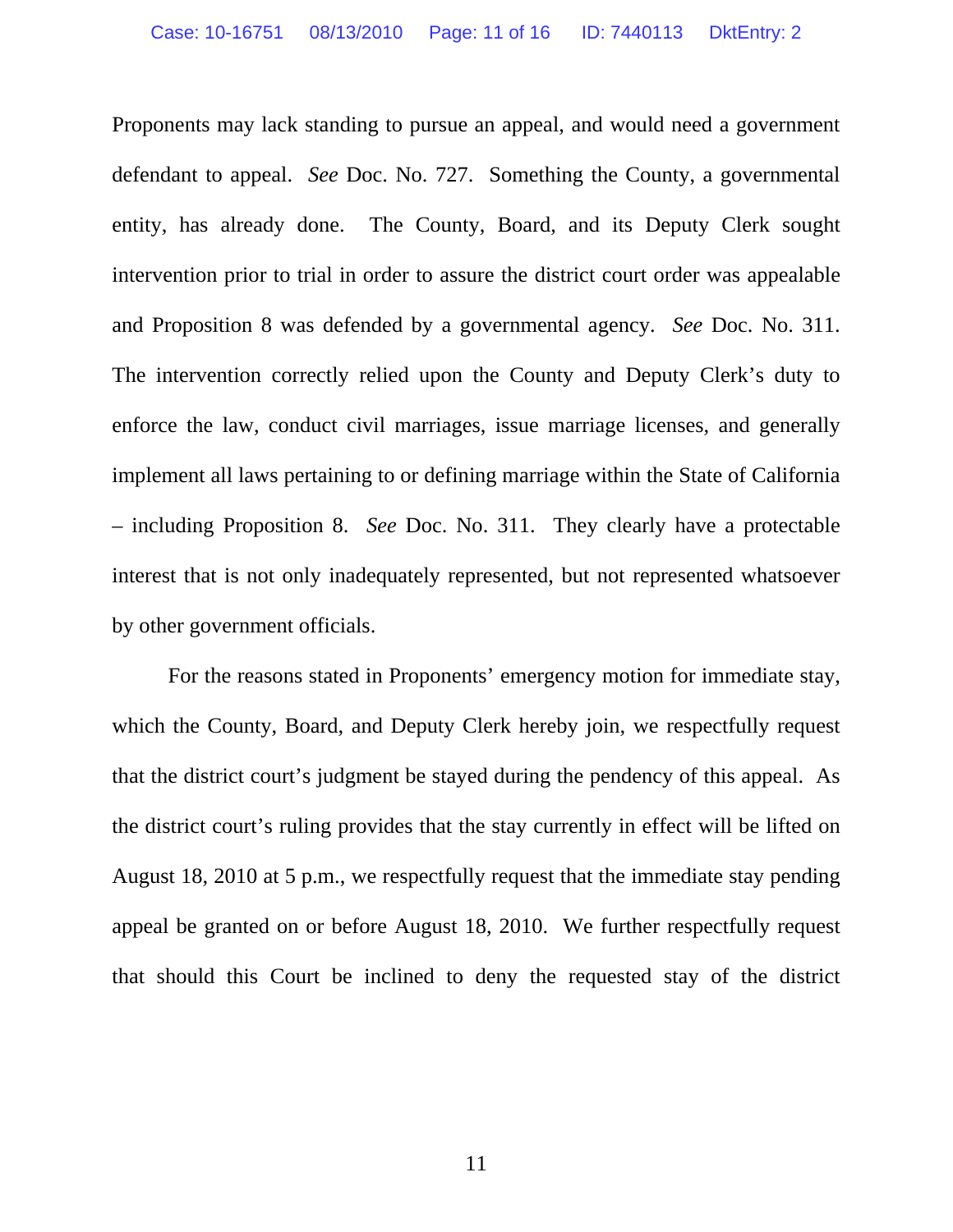court's judgment, sufficient time be provided to submit an emergency application for immediate stay pending appeal to the United States Supreme Court for its review and consideration.

> Respectfully submitted, ADVOCATES FOR FAITH AND FREEDOM

Dated: August 13, 2010 s/ Jennifer L. Monk

Jennifer L. Monk, Esq. Counsel for Movant-Appellants COUNTY OF IMPERIAL, THE BOARD OF SUPERVISORS OF THE COUNTY OF IMPERIAL, and ISABEL VARGAS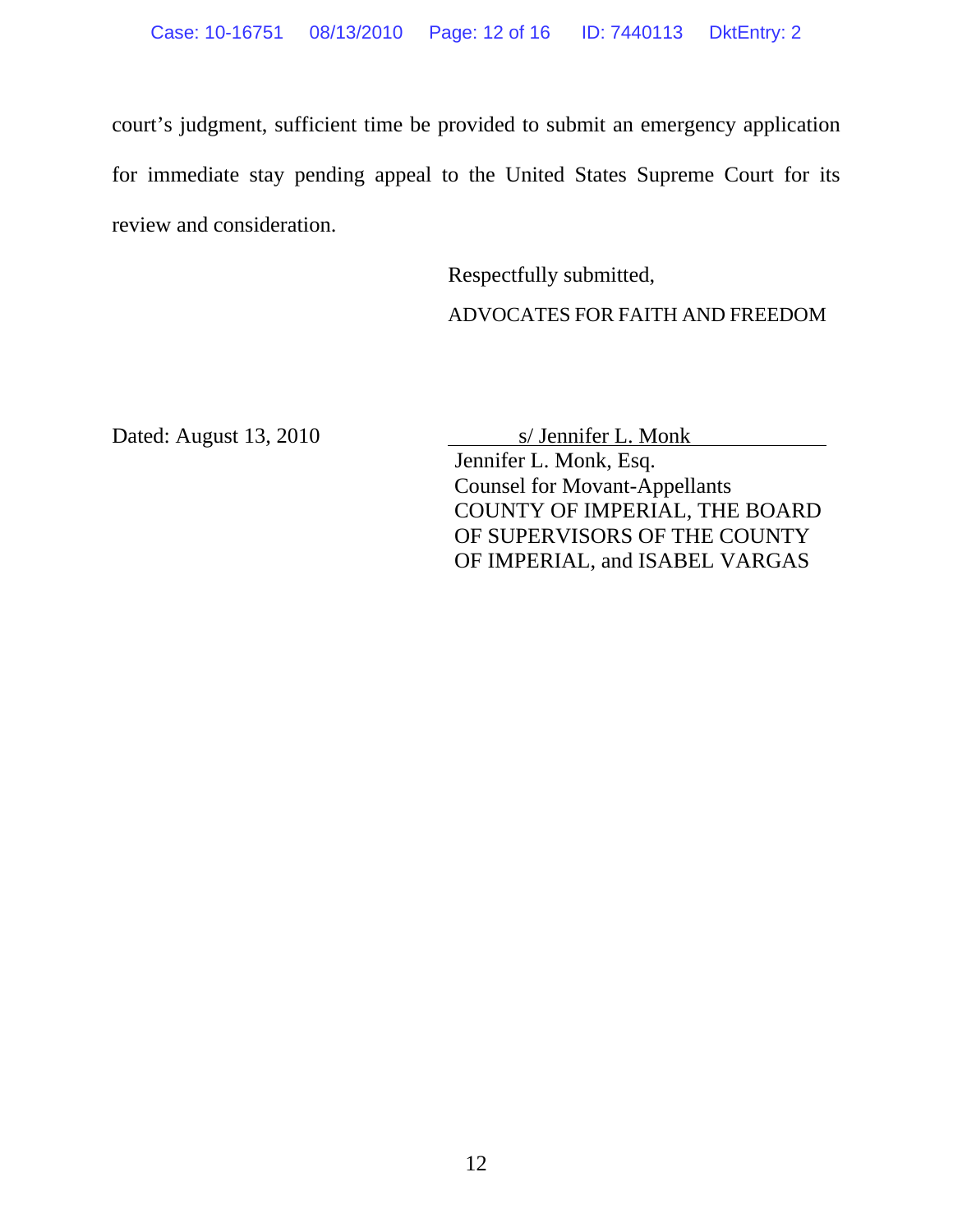# **CERTIFICATE OF SERVICE**

I hereby certify that on the 13th day of August 2010, I caused to be served

on the following counsel a true and correct copy for the foregoing via electronic

mail.

## **SERVICE LIST**

Kenneth C. Mennemeier Andrew W. Stroud MENNEMEIER, GLASSMAN & STROUD LLP 980 9th Street, Suite 1700 Sacramento, CA 95814-2736 T: (916) 553-4000 F: (916) 553-4011 kcm@mgslaw.com gosling@mgslaw.com aknight@mgslaw.com stroud@mgslaw.com lbailey@mgslaw.com

*Attorneys for the Administration Defendants* 

Dennis J. Herrera Therese M. Stewart OFFICE OF THE CITY ATTORNEY City Hall, Room 234 One Dr. Carlton B. Goodlett Place San Francisco, California 94102-4682 T: (415) 554-4708 F: (415) 554-4699 *therese.stewart@sfgov.org erin.bernstein@sfgov.org vince.chhabria@sfgov.org danny.chou@sfgov.org ronald.flynn@sfgov.org mollie.lee@sfgov.org Christine.van.aken@sfgov.org catheryn.daly@sfgov.org* 

*Attorneys for Plaintiff-Intervenor City and County of San Francisco*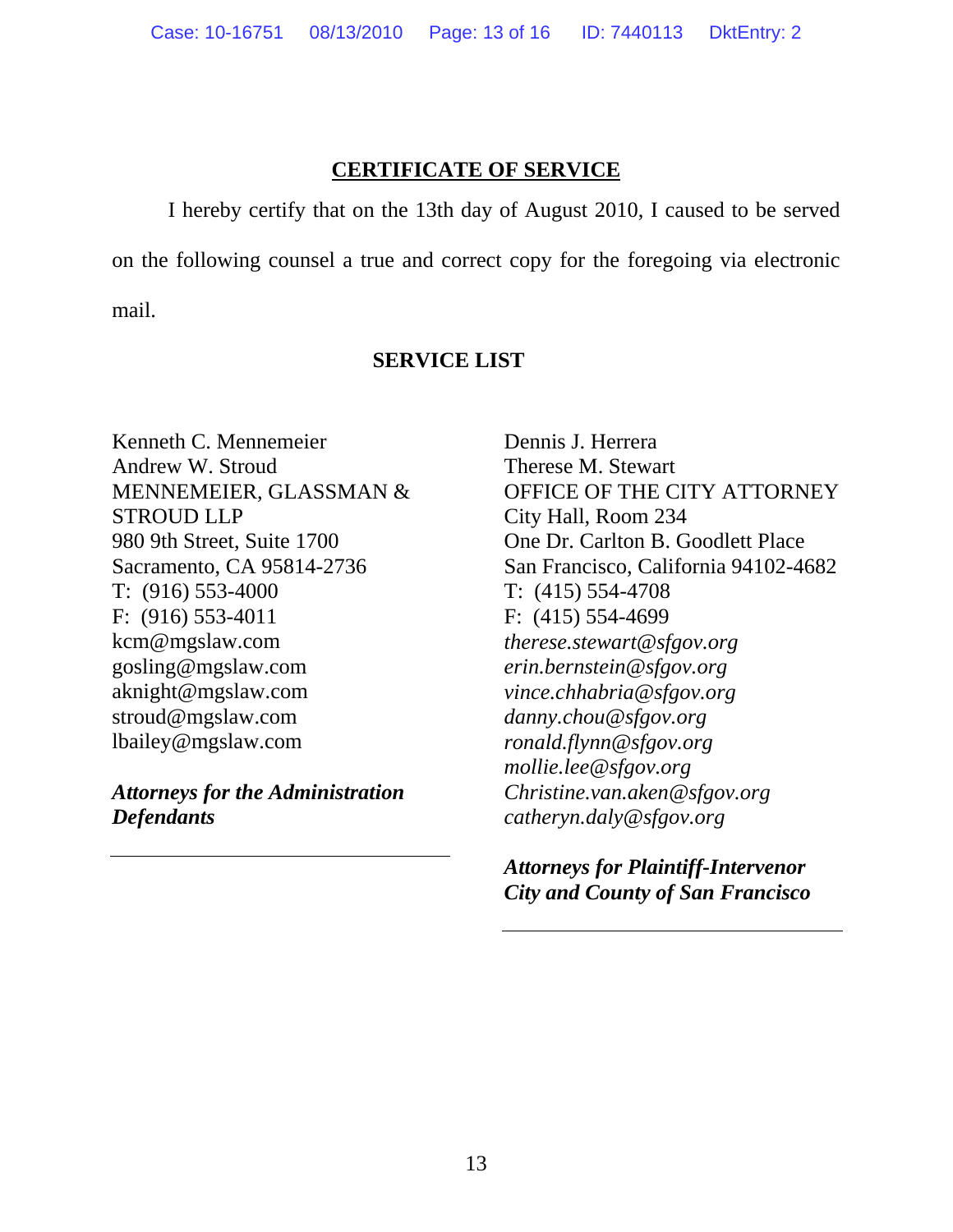Richard E Winnie Brian E. Washington Claude F. Kolm Manuel F. Martinez THE OFFICE OF CITY COUNSEL 1221 Oak Street, Suite 450 Oakland, California 94612 T: (510) 272-6700 F: (510) 272-5020 *brian.washington@acgov.org claude.kolm@acgov.org judith.martinez@acgov.org manuel.martinez@acgov.org* 

*Attorneys for Defendant Patrick O'Connell Clerk Recorder of the County of Alameda* 

Terry L. Thompson LAW OFFICE OF TERRY L. **THOMPSON** P.O. Box 1346 Alamo, CA 94507 T: (925) 855-1507 F: (925) 820-6035 *tl\_thompson@earthlink.net* 

*Attorney for Defendant-Intervenor Hak-Shing William Tam* 

Charles J. Cooper David H. Thompson Howard C. Nielson, Jr. Nicole Jo Moss Peter A. Patterson COOPER & KIRK PLLC 1523 New Hampshire Ave. NW Washington, D.C. 20036 T: (202) 220-9600 F: (202) 220-9601 *ccooper@cooperkirk.com dthompson@cooperkirk.com hnielson@cooperkirk.com nmoss@cooperkirk.com ppatterson@cooperkirk.com* 

Andrew P. Pugno LAW OFFICES OF ANDREW P. PUGNO 101 Parkshore Dr., Ste. 100 Folsom, CA 95630 T: (916) 608-3065 F: (916) 608-3066 *andrew@pugnolaw.com*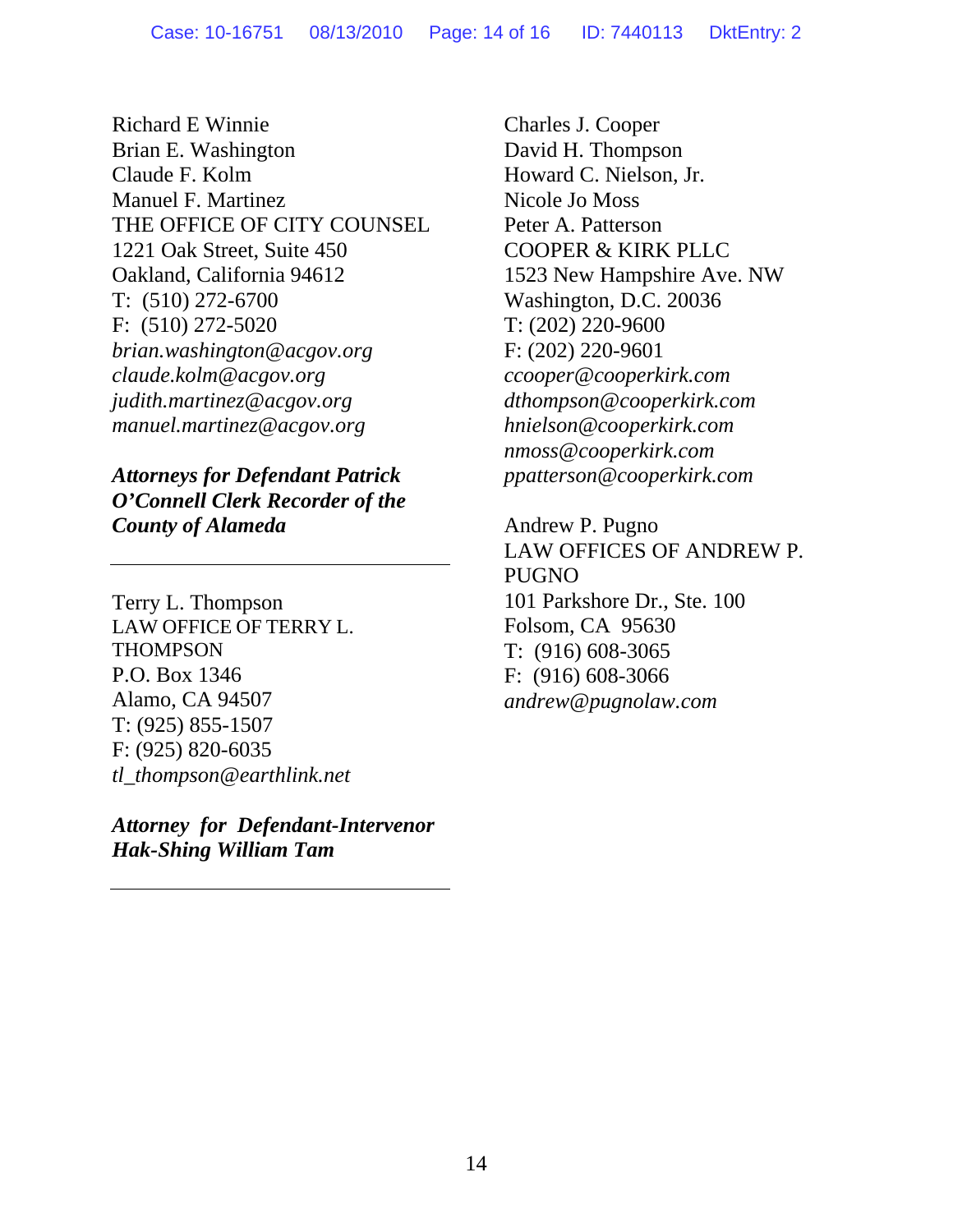Brian W. Raum James A. Campbell ALLIANCE DEFENSE FUND 15100 N. 90th St. Scottsdale, AZ 85260 T: (480) 444-0020 F: (480) 444-0028 *braum@telladf.org jcampbell@telladf.org* 

*Attorneys for Defendant-Intervenors Hollingsworth, Knight, Gutierrez, Jansson, and ProtectMarriage.com*

Gordon Burns Tamar Pachter OFFICE OF THE ATTORNEY **GENERAL** 1300 I Street, Suite 125 P.O Box. 944255 Sacramento, CA 94244-2550 T: (415) 703-5970 F: (415) 703-1234 *gordon.burns@doj.ca.gov tamar.pachter@doj.ca.gov* 

*Attorneys for Defendant Attorney General Edmund G. Brown, Jr.* 

Elizabeth M. Cortez Judy W. Whitehurst THE OFFICE OF CITY COUNSEL 648 Kenneth Hahn Hall of Administration 500 West Temple Street Los Angeles, CA 90012-2713 T: (213) 974-1845 F: (213) 617-7182 *jwhitehurst@counsel.lacounty.gov* 

*Attorneys for Defendant Dean C. Logan Registrar-Recorder/County Clerk, County of Los Angeles* 

Theodore B. Olson Matthew C. McGill Amir Tayrani GIBSON, DUNN & CRUTCHER LLP 1050 Connecticut Avenue, N.W. Washington, DC 20036-5306 T: (202) 955-8500 F: (202) 467-0539 *tolson@gibsondunn.com mmcgill@gibsondunn.com atayrani@gibsondunn.com*